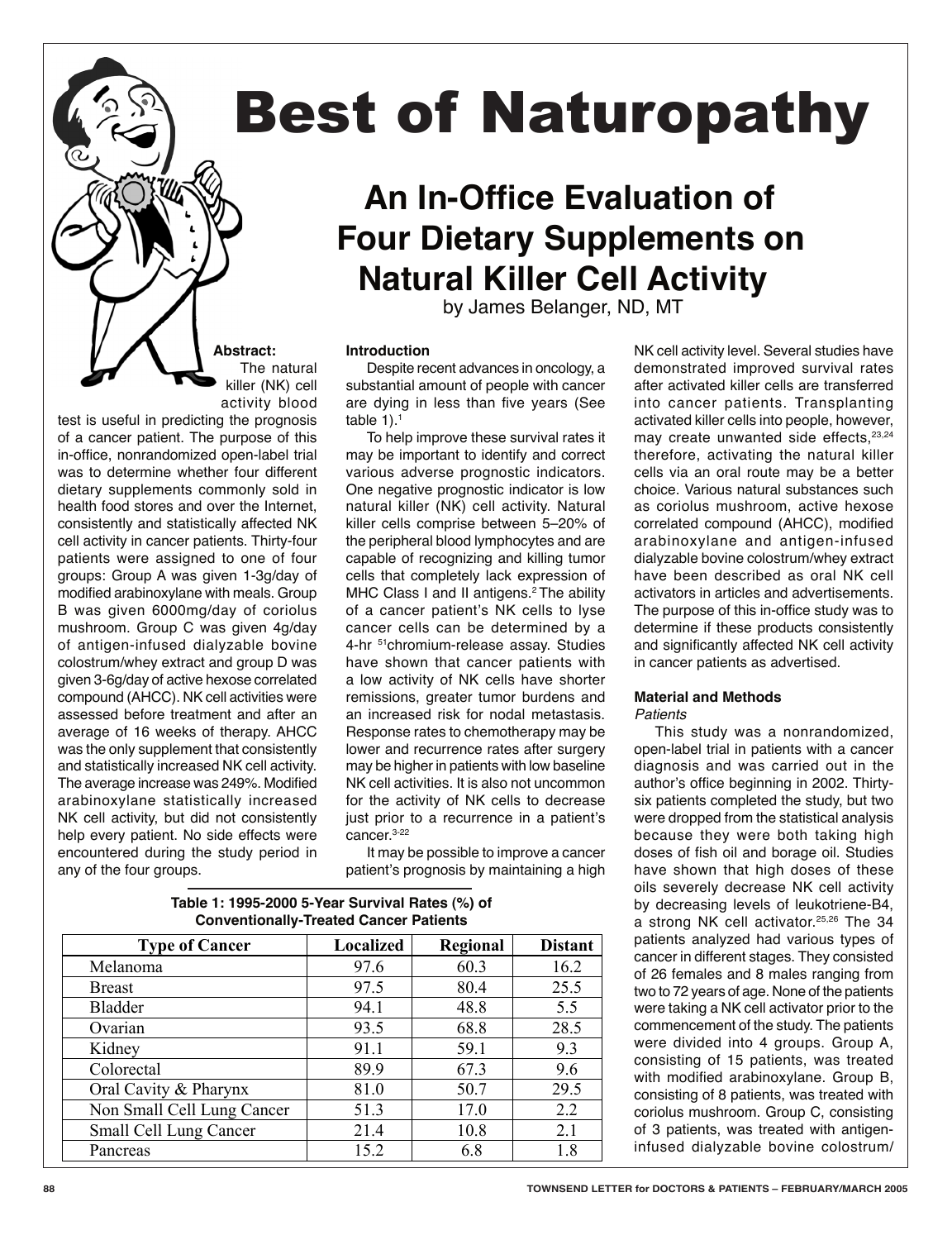# **Natural Killer Cell Activity**

whey extract and group D, consisting of 8 patients, was treated with AHCC. Each group was allowed to take other nutritional supplements during the test period. Many of the same supplements were taken amongst the four groups. None of the allowed nutritional supplements, however, have been demonstrated to increase NK cell activity.

#### Modified arabinoxylane Group  $(Group A: n=15)$

Modified arabinoxylane is a polysaccharide from rice bran that contains beta 1,4-xylopyranose hemicellulose that has been enzymatically treated with an extract from hyphomycetes mycelia (shiitake mushroom). Modified arabinoxylane was given in either a caplet or capsule form in a dose of 1000mg three times daily with meals and two hours away from other supplements. If the patient was taking the product longer than two months, the dose was reduced to 1000mg once daily with food. Modified arabinoxylane was chosen for this study because one human trial showed this substance increased NK cell activity by five-fold in 24 healthy individuals after eight weeks of treatment.<sup>27</sup>

#### Coriolus Group (Group B: n=8)

Coriolus versicolor is a mushroom commonly used in traditional Chinese and Japanese medicine. Hot water extracts of this mushroom contain 1-4, 1-3 polysaccharides (beta glucans) which are described to have immunomodulating properties.28-30

The coriolus product used in this study contained both the mycelium and young fruit body of the coriolus versicolor mushroom. Each 500mg tablet of Coriolus was standardized for about 63mg of protein-bound polysaccharides. Each patient in this group was given a dose of 2000mg three times a day with meals to provide a total of 756mg/day of proteinbound polysaccharides.

#### Antigen-Infused Dialyzable Bovine Colostrum/Whey Extract Group (Group C: n=3)

Antigen-Infused Dialyzable Bovine Colostrum/Whey Extract is an extract of the low molecular weight molecules naturally found in bovine whey. Cows are infused with antigens shortly before parturition. After delivery, the colostrum is collected and filtered to completely remove

the whey proteins, antibodies and other higher-molecular weight molecules. 31,32 The author chose this product after reading material describing this substance as a powerful NK cell activator. Each capsule used in this study contained 50mg of Antigen-Infused Dialyzable Bovine Colostrum/Whey Extract, 150mg of arabinogalactan, 25mg of astragalus root and 25mg of maitake mushroom 4:1. Patients were instructed to take four capsules twice a day with food for a total of 400mg/day of Antigen-Infused Dialyzable Bovine Colostrum/Whey Extract.

#### AHCC Group (Group D: n=8)

Active hexose correlated compound or AHCC contains a mixture of low molecular weight oligosaccharides enzymatically extracted from a myceloid of several species of Basidiomycete mushrooms including shiitake, which are cultured in a liquid medium with rice bran. Three grams per day of AHCC was demonstrated in one human trial to increase NK cell activity an average of 2.5-fold in nine out of eleven cancer patients after two weeks of therapy.<sup>33</sup> Each patient in this group took 2000mg of AHCC three times

➤

#### **Table 2: Effects of Modified Arabinoxylane on NK Cell Activity in Cancer Patients (Group A)**  $\alpha$ <sup>1</sup>  $\alpha$ <sup>1</sup>  $\alpha$ <sup>1</sup>  $\alpha$ <sup>1</sup>  $\alpha$ <sup>2</sup>  $\alpha$ <sup>2</sup>  $\alpha$ <sup>2</sup>  $\alpha$ <sup>2</sup>  $\alpha$ <sup>2</sup>  $\alpha$ <sup>2</sup>  $\alpha$ <sup>2</sup>  $\alpha$ <sup>2</sup>  $\alpha$ <sup>2</sup>  $\alpha$ <sup>2</sup>  $\alpha$ <sup>2</sup>  $\alpha$ <sup>2</sup>  $\alpha$ <sup>2</sup>  $\alpha$ <sup>2</sup>  $\alpha$ <sup>2</sup>  $\alpha$ <sup>2</sup>  $\alpha$ <sup>2</sup>  $\alpha$ <sup>2</sup>  $\alpha$ <sup>2</sup>  $\alpha$ <sup>2</sup>  $\alpha$ <sup>2</sup>  $\alpha$ <sup>2</sup>  $\alpha$ <sup>2</sup>  $\alpha$ <sup></sup>

| Age  | <b>Sex</b> | <b>Cancer Type &amp; Stage</b> | Concurrent<br>Chemotherapy | <b>Before</b> | After | <b>Difference</b> | # of<br>Weeks |
|------|------------|--------------------------------|----------------------------|---------------|-------|-------------------|---------------|
| 48   |            | Breast Cancer, Stage IV        | Yes                        | 8.0           | 5.6   | $-2.4$            | 28            |
| 58   |            | Hodgkins Disease, Stage IIA    | Yes                        | 26.9          | 11    | $-15.9$           | 5             |
| 49   | ¥          | Breast Cancer, Stage I         | No                         | 8.2           | 4     | $-4.2$            | 50            |
| 41   | ¥          | Breast Cancer, Stage 0         | No                         | 14.6          | 13.4  | $-1.2$            | 4             |
| 47   |            | Breast Cancer, Stage I         | No                         | 24.2          | 27.9  | 3.7               | 8             |
| 48   |            | CLL, Stage I                   | No.                        | 7.3           | 9.5   | 2.2               | 25            |
| 37   |            | NSCLC, Stage IIIA              | Yes                        | 5.5           | 15.1  | 9.6               | 14            |
| 71   | Ŝ          | Prostate Cancer, Stage IV      | No                         | 21.2          | 24    | 2.8               | 35            |
| 75   |            | ALL w/ Brain Metastases        | Yes                        | 9.2           | 20    | 10.8              | 5.5           |
| 64   |            | Breast Cancer, Stage I         | No                         | 10.6          | 11    | 0.4               | 8             |
| 39   |            | Liposarcoma, Stage IV          | Yes                        | 5.0           | 5.7   | 0.7               | 8             |
| 75   |            | Glioblastoma multiforme        | Yes                        | 2.6           | 13.2  | 10.6              | 6             |
| 49   |            | Breast Cancer, Stage IIB       | Yes                        | 8.0           | 29.6  | 21.6              | 14            |
| 50   | Q          | Ovarian Cancer, Stage IV       | Yes                        | 4.2           | 22.2  | 18                | 8             |
| 47   | ¥          | Breast Cancer, Stage IIB       | Yes                        | 5.0           | 20.1  | 15.1              | 6             |
| Mean |            |                                |                            | 10.70         | 15.49 | $4.79*$           | 15            |
| SD.  |            |                                |                            | 7.58          | 8.12  | 9.64              |               |

Table 3: Effects of Coriolus Mushroom on NK Cell Activity in Cancer Patients<br>(Group B) **(Group B)**  $\left( \begin{array}{c} 0 & 0 \\ 0 & 0 \end{array} \right)$ 

 $1.5010$ 

| Age  | <b>Sex</b> | <b>Cancer Type</b><br>& Stage | Concurrent<br>Chemotherapy | <b>Before</b> | After | <b>Difference</b> | # of<br>Weeks  |
|------|------------|-------------------------------|----------------------------|---------------|-------|-------------------|----------------|
| 52   | ¥          | Breast Cancer,<br>Stage IIB   | No.                        | 11.8          | 8.8   | $-3.0$            | 4              |
| 72   | ¥          | Breast Cancer,<br>Stage I     | N <sub>0</sub>             | 22.6          | 18.4  | $-4.2$            | 12             |
| 47   | ¥          | Breast Cancer.<br>Stage IIB   | N <sub>o</sub>             | 6.5           | 5.0   | $-1.5$            | $\overline{4}$ |
| 55   | 8          | Bladder<br>Cancer, Stage II   | N <sub>0</sub>             | 17.7          | 12.1  | $-5.6$            | 9              |
| 49   | ♀          | Breast Cancer,<br>Stage I     | N <sub>0</sub>             | 9.2           | 12.7  | 3.5               | 9              |
| 41   | ¥          | Breast Cancer.<br>Stage 0     | N <sub>o</sub>             | 13.8          | 14.6  | 0.8               | 8              |
| 72   | $\Omega$   | Non-Hodgkins,<br>Stage I      | N <sub>o</sub>             | 14.2          | 17.1  | 2.9               | 19             |
| 47   | ¥          | Breast Cancer,<br>Stage I     | N <sub>0</sub>             | 8.2           | 9.7   | 1.5               | 5              |
| Mean |            |                               |                            | 13.00         | 12.30 | $-0.70*$          | 9              |
| SD.  |            |                               |                            | 5.31          | 4.44  | 3.38              |                |

 $\mathcal{L} = \{ \mathcal{L} \mid \mathcal{L} \in \mathcal{L} \}$  . The contract of  $\mathcal{L} = \{ \mathcal{L} \mid \mathcal{L} \in \mathcal{L} \}$ 

**TOWNSEND LETTER for DOCTORS & PATIENTS – FEBRUARY/MARCH 2005 89** ARY/MARCH 2005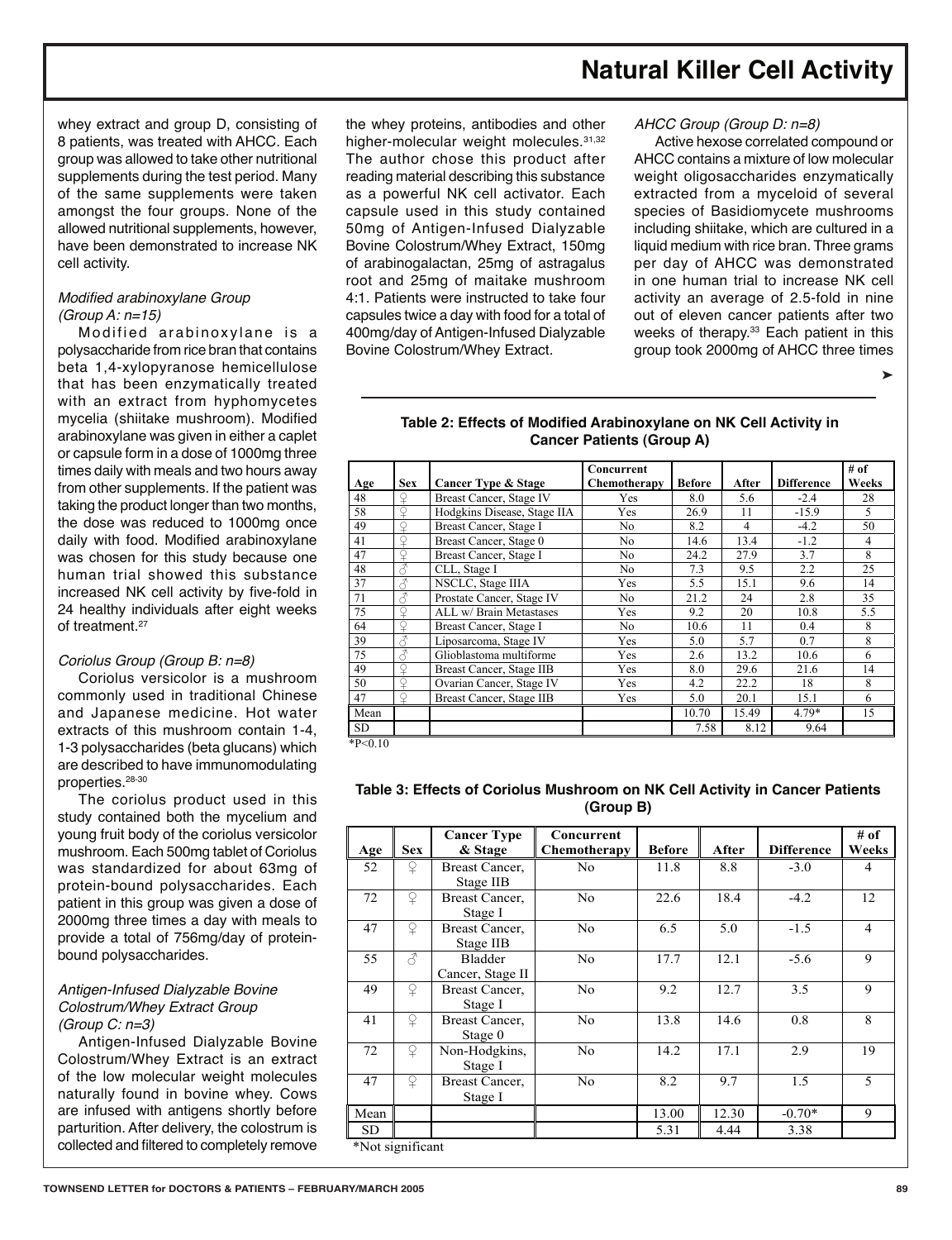### **Natural Killer Cell Activity**

#### ➤

a day with meals. If they were taking the product longer than two months, the dose was reduced to 1000mg three times a day with food.

#### NK cell cytotoxicity assay

All patients had blood drawn before they began taking their assigned product to determine their baseline NK cell activity. All NK cell cytotoxicity assays were performed by Immunosciences Lab, Inc (Beverly Hills, California) using a standard 4-hr  $51$ Cr-release assay as described by Vojdani et al. 2004.34 The results of NK cell assays were expressed in terms of lytic units (LU) calculated as described by Whiteside et al (1990).<sup>35</sup> Normal ranges for this test are between 20-50 lytic units.

#### **Compliance**

Compliance was determined by how often patients purchased their supplements from the author's office using Quickbooks software and through patients' verbal confirmation. Every patient chosen for this study was fully compliant.

#### Table 4: Effects of Antigen-Infused Dialyzable Bovine Colostrum/Whey Extract **on NK Cell Activity in Cancer Patients (Group C)**

| Age       | <b>Sex</b>   | <b>Cancer Type</b><br>& Stage         | Concurrent<br>Chemotherapy | <b>Before</b> | After | <b>Difference</b> | # of<br>Weeks |
|-----------|--------------|---------------------------------------|----------------------------|---------------|-------|-------------------|---------------|
| 58        | ¥            | Hodgkins<br>Disease,<br>Stage IIA     | Yes                        | 11.0          | 70    | $-4.0$            | 4             |
| 52        | $\mathsf{P}$ | <b>Breast</b><br>Cancer,<br>Stage IIB | Yes                        | 8.8           | 10.2  | 1.4               | 20            |
| 47        | $\Omega$     | <b>Breast</b><br>Cancer,<br>Stage IIB | N <sub>0</sub>             | 13.1          | 6.5   | $-6.6$            | 7             |
| Mean      |              |                                       |                            | 10.97         | 7.90  | $-3.07*$          | 10            |
| <b>SD</b> |              |                                       |                            | 2.15          | 2.01  | 4.08              |               |

\*Not significant

#### **Table 5: Effects of AHCC on NK Cell Activity in Cancer Patients (Group D)**  $\frac{1}{2}$  and  $\frac{1}{2}$  and  $\frac{1}{2}$  and  $\frac{1}{2}$  and  $\frac{1}{2}$  and  $\frac{1}{2}$  and  $\frac{1}{2}$  and  $\frac{1}{2}$  and  $\frac{1}{2}$  and  $\frac{1}{2}$  and  $\frac{1}{2}$  and  $\frac{1}{2}$  and  $\frac{1}{2}$  and  $\frac{1}{2}$  and  $\frac{1}{2}$  and  $\frac{1}{2}$  a Table 5: Effects of AHCC on NK Cell Activity in Cancer Patients (Gro

|      |               | Cancer Type &          | Concurrent   |               |       |                   | # of  |
|------|---------------|------------------------|--------------|---------------|-------|-------------------|-------|
| Age  | <b>Sex</b>    | <b>Stage</b>           | Chemotherapy | <b>Before</b> | After | <b>Difference</b> | Weeks |
| 41   | Â             | NSCLC.                 | Yes          | 2.9           | 13.6  | 10.7              | 7     |
|      |               | Stage IV               |              |               |       |                   |       |
| 2    | $\Omega$      | Rhabdomyosarcoma,      | Yes          | 8.4           | 25.4  | 17                | 14    |
|      |               | Stage IV               |              |               |       |                   |       |
| 70   | ¥             | Breast Cancer, Stage I | No           | 14.7          | 57.6  | 42.9              | 3     |
| 47   | ♀             | Breast Cancer, Stage I | No           | 9.7           | 16.8  | 7.1               | 4     |
| 58   | $\Omega$      | Hodgkins Disease,      | Yes          | 7             | 14.4  | 7.4               | 6     |
|      |               | Stage IIA              |              |               |       |                   |       |
| 53   | $\Omega$      | Desmoid Tumor,         | Yes          | 22.3          | 41.8  | 19.5              | 8     |
|      |               | Stage I                |              |               |       |                   |       |
| 61   | $\mathcal{S}$ | Leiomyosarcoma,        | Yes          | 11.4          | 18.9  | 7.5               | 11    |
|      |               | Stage IV               |              |               |       |                   |       |
| 47   | ¥             | Breast Cancer, Stage   | Yes          | 16.2          | 42.4  | 26.2              | 11    |
|      |               | IV                     |              |               |       |                   |       |
| Mean |               |                        |              | 11.58         | 28.86 | 17.29*            | 8     |
| SD.  |               |                        |              | 6.05          | 16.37 | 12.43             |       |

\*P<0.01

#### **Table 6: Average Monthly Retail Cost of Four Dietary Supplements for the Immune System** <u>∟ de la componenta de la compo</u> **A** Table 6: Average Monthly Retail Cost of Four Dietary Supplements for the<br>Immune System

|           | Modified        |               | <b>Antigen-Infused Dialyzable</b>    |             |
|-----------|-----------------|---------------|--------------------------------------|-------------|
|           | Arabinogalactan | Coriolus      | <b>Bovine Colostrum/Whev Extract</b> | AHCC        |
| Dose:Cost | 1g/day: 208.50  | 6g/day: 99.80 | $400$ mg/day: 264                    | 3g/day: 300 |
| (S)       | 3g/dav: 625.50  |               |                                      | 6g/day: 600 |

#### **Statistics**

The data was analyzed statistically by the paired-t test.

#### **Results**

As shown in Table 2, the average increase in NK cell activity in the modified arabinoxylane group as a whole was significant, but the results varied considerably between patients. Modified arabinoxylane tripled NK cell activity in only four out of the fifteen patients in this group. The NK cell activity in 27% of patients actually decreased despite taking the recommended dose for an average of 15 weeks (4-50 weeks). Many of these patients were not on chemotherapy.

As shown in Tables 3&4, no significant changes were observed in NK cell activity in the patients given coriolus mushroom or antigen-infused dialyzable bovine colostrum/whey extract. Fifty percent of patients in fact, had a decrease in NK cell activity after an average of nine weeks on coriolus. Two out of the three patients given antigen-infused dialyzable bovine colostrum/whey extract had a decrease in NK cell activity after taking 400mg/day for an average of 7.5 weeks (4-7 weeks).

AHCC was the only product that consistently and significantly increased NK cell activity in all patients including those on chemotherapy. (See Table 5.) The average increase was 249% (166- 469%) after a mean of 8 weeks (3-14 weeks).

No side effects were reported in any patient on any of the four treatments during the experimental period.

#### **Discussion**

Monitoring NK cell activity during follow-up office visits and correcting abnormalities with an oral NK cell activator may increase survival rates in cancer patients in remission and may prevent cancer occurrences in high risk groups.<sup>3-22,</sup> 28-30 Strayer et al. reported that NK cell activities are consistently lower in people with a family history of cancer compared to individuals with a low familial incidence of cancer. Strayer et al. also reported that NK activity is inversely related to the number of family members with cancer.36 Nakajima et al. reported that patients with cirrhosis of the liver have a higher risk of hepatocellular carcinoma if their NK cell activities are low.37 In an eleven year study of 2196 women, Imai et al. found that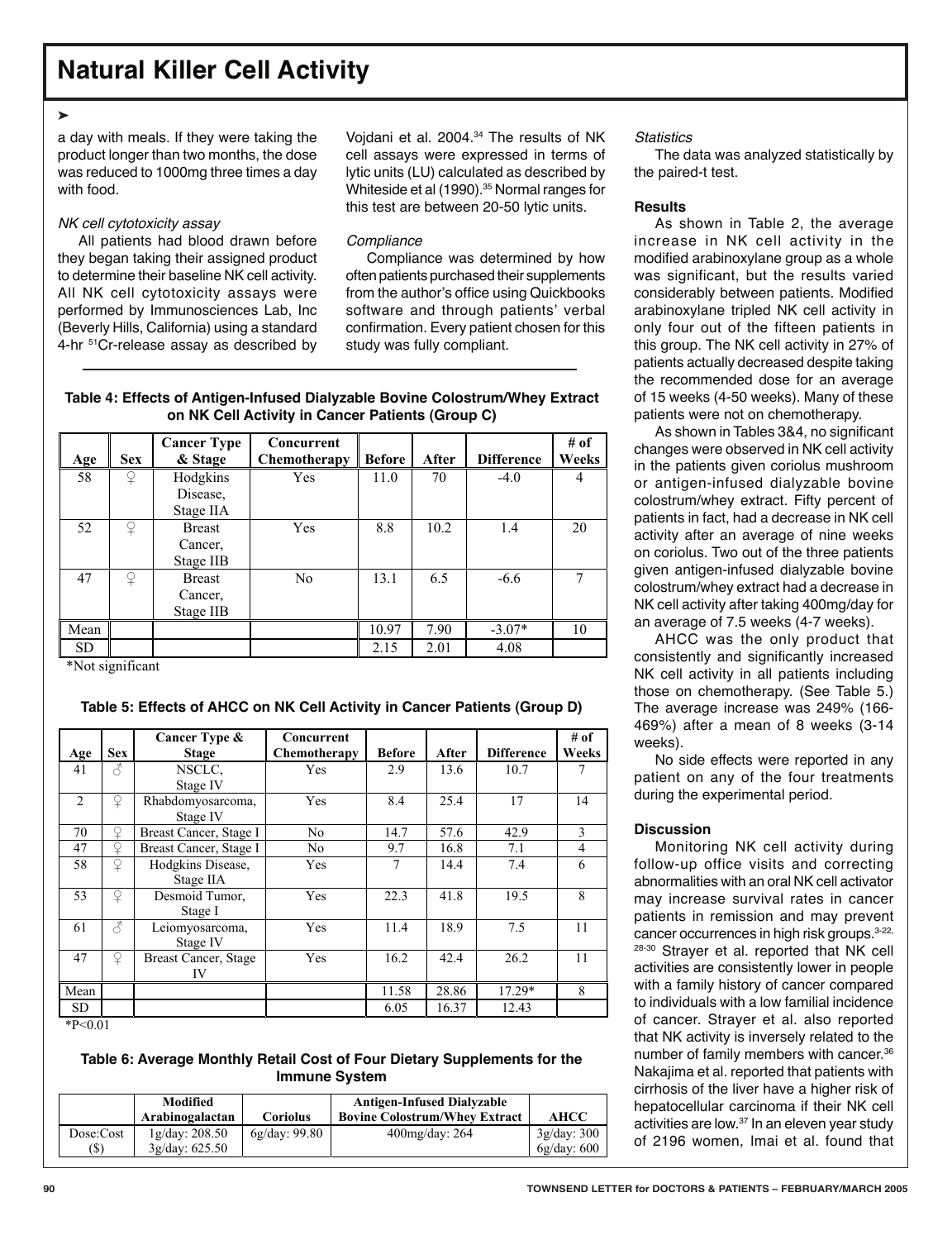## **Natural Killer Cell Activity**

women with a high NK cytotoxic activity (>51%) had approximately half the risk of cancer compared with those with a low NK cytotoxic activity (≤34%).<sup>38</sup>

In this study, only AHCC significantly and consistently increased NK cell activity levels in cancer patients. Modified arabinogalactan statistically increased NK cell activity, but results were not consistent in every patient. Coriolus mushroom and antigen-infused dialyzable bovine colostrum/whey extract did not consistently or significantly increase NK cell activity. These findings are a concern for a number of reasons. Table 6 shows the average retail price of these supplements per month.

These are expensive prices for patients to pay for products that may not be as beneficial as claimed in advertisements. Advertisments from companies over the internet, in health food stores and in magazines may mislead patients into thinking the product will help their natural killer cells. Doctors may also prescribe these supplements without verifying the product's efficacy.

There is no doubt that coriolus mushroom extracts have a place in the treatment of cancer patients. Numerous human trials have been done and results have shown that coriolus may increase survival rates in cancer patients.<sup>28-30,39</sup> Most studies published in peer-reviewed journals, however, have been done on Krestin, protein-bound polysaccharide K, extracted from the mycelia of coriolus versicolor, not on other brands. Krestin is also the only extract of coriolus listed on medline which has been shown to increase NK cell activity in cancer patients.<sup>40</sup> Other manufacturers of coriolus often transfer the results found in Krestin research onto their product even though the two forms of coriolus are not identical. A coriolus extract other than Krestin was used in this study to confirm product efficacy and to verify claims made by the manufacturer.

Shortcomings of this study were as follows: Sample size was small in each group, but represented 29 cancer patients with abnormally low NK cell activities (<20 lytic units) who needed a reliable product to help them. Many patients were taking other nutritional supplements and/ or chemotherapy on the same days as the test products. It is possible that these other substances could have interfered with the results. In the clinical world, however, cancer patients are rarely on

one medication or nutritional supplement. Because of the complexities of cancer, it is most effectively treated with combination therapy that addresses growth factors, angiogenesis and cellular replication as well as the immune system. A good NK cell activator needs to be able to work even in the midst of other therapies. The only product that consistently increased NK cell activity despite the use of multiple nutritional supplements and concurrent chemotherapy was AHCC.

The dose of antigen-infused dialyzable bovine colostrum/whey extract used in this study was lower than the 600-800mg/ day recommended by Stoff.<sup>32</sup> Some manufacturers of this product, however, recommend 100mg/day of antigeninfused dialyzable bovine colostrum/whey extract in conjunction with astragalus, maitake and arabinogalactan, which will support healthy natural killer cell levels. The dose used in this study, therefore, was chosen to lie in between these two recommendations.

NK cell activity can be affected by a variety of factors including depression, lack of social support,<sup>41</sup> high fat diets (>20% of total calories, including unsaturated fats),<sup>42</sup> age and exercise levels.<sup>43</sup> Patients in this study, however, kept their diet and exercise routines consistent. Everyone also had a good support system and did not suffer from major depression.

Critics may say that the NK cell activity is not reliable because it frequently fluctuates. This statement, to the author's knowledge, has not been verified by any published clinical studies. In fact, many studies show that the standard 4-hr <sup>51</sup>Crrelease assay is very accurate as long it is done properly and the data is expressed appropriately.44 Critics may also say that the activities of NK cells in an assay are different from their activities in the human body. Numerous clinical studies, however, show there is a relationship between the 4-hr 51Cr-release NK cell assay and prognosis, tumor burden and risk of metastasis in cancer patients.3-22

Three other products touted as NK cell activators, inositol hexaphosphate with inositol, maitake extract and larch arabinogalactan, were not used in this study for the following reason. Other patients not included in this study were taking these products consistently for several months before baseline NK cell activities were done. These patients happened to have extremely low NK cell activities at baseline

despite taking the suggested doses of inositol hexaphosphate with inositol, maitake extract or larch arabinogalactan for several months.

#### **Conclusion**

Despite today's advances in oncology, many people with early stage cancers are dying in less than five years. Clearly, advances need to be made in cancer therapeutics. Activating natural killer cells with an oral agent may be one therapy that can improve these survival rates.<sup>28-30,40,45</sup> This study found only AHCC to be a consistent natural killer cell activator even when combined with chemotherapy and other nutritional supplements. More studies, however, need to be done to see if AHCC is effective at decreasing recurrence rates and increasing survival rates in early stage cancer patients in remission. The author knows of only one study so far looking at AHCC and prognosis that has been published. This study found that AHCC improved survival rates in postoperative hepatocellular carcinoma patients. This study, however, was not randomized and therefore, results may have been influenced by self-selection bias.45 Krestin is also another product that shows a lot of promise. Follow-up immune system testing, however, should be done if one is using Krestin or another coriolus product.

In conclusion, all doctors should monitor NK cell activity whenever prescribing a product claiming to be a natural killer cell stimulant even if it is AHCC. Increasing NK cell activity may improve a cancer patient's prognosis. The study author has used this test over and over and has to date, never seen an early stage cancer patient in remission have a recurrence if their NK cell activity was normalized.

About the author: James T. Belanger, ND received his BS from the University of Massachusetts and his ND from Bastyr University. He is the secretary of the Massachusetts Society of Naturopathic Doctors and the treasurer of the Oncology Association of Naturopathic Physicians. In addition to his private practice in Lexington, Massachusetts, he currently teaches nutrition at the New England School of Acupuncture. After surviving cancer himself, Dr. Belanger has studied oncology research in depth and has created a center in Lexington, Massachusetts, along with his wife Dr. Karen Braga, which focuses on the holistic care of people with cancer.

Copyright: Lexington Natural Health Center, Dr. James T. Belanger ←